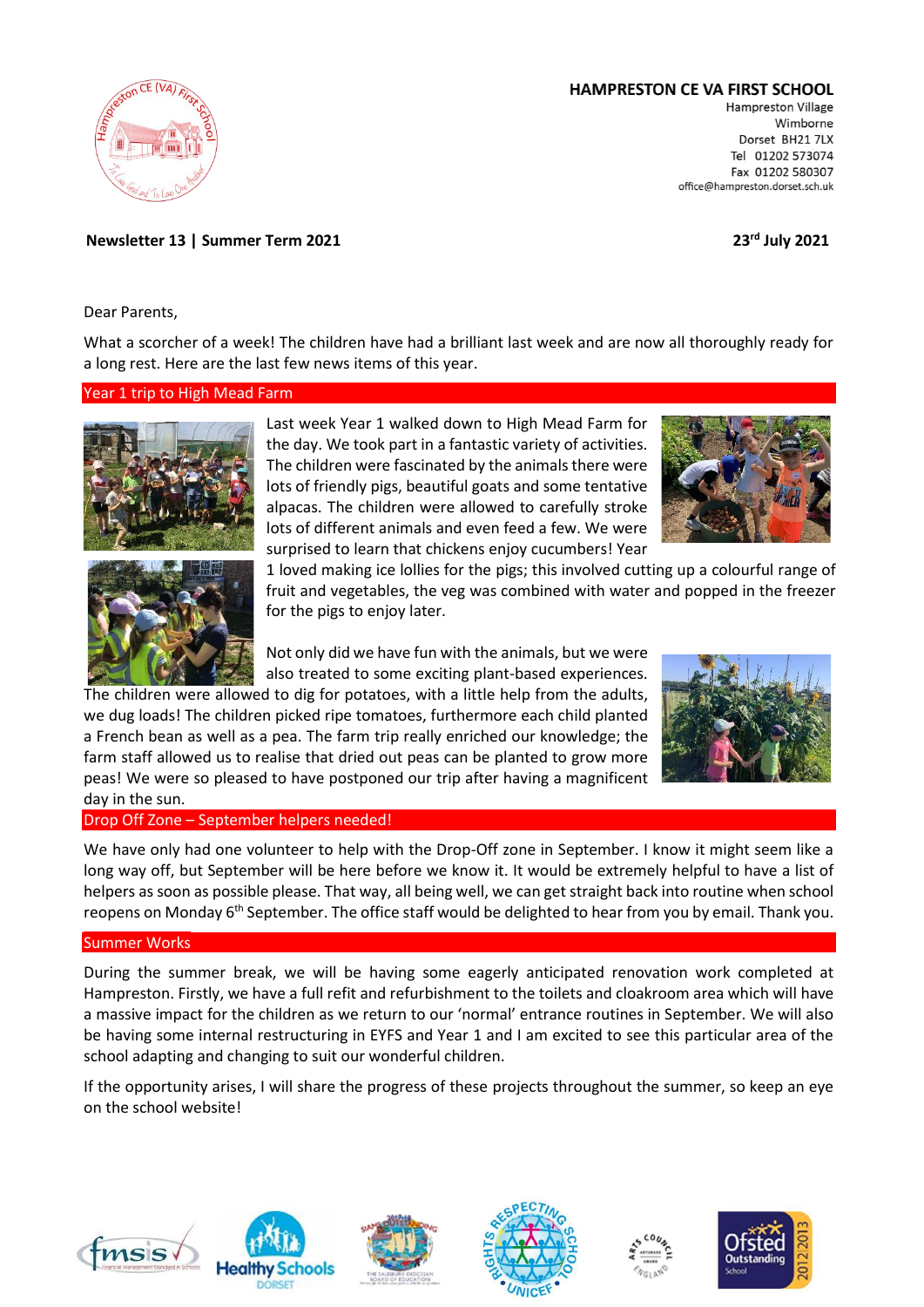#### Staff News

Today, as we bid farewell to our year 4s, to Mrs Al-Masri and Mrs Wainewright, we are also saying goodbye to Mrs Plummer who is leaving to take up a new role at Wimborne First School. Mrs Plummer has been a wonderful part of the school team and we are very sad that she is leaving. We wish her the very best and know she will be wonderful in her new role.

This week we were thrilled to be able to welcome Mrs Bebbington as a new Teaching Assistant on the staff team. Mrs Bebbington will join the amazing EYFS staff and has a wonderful wealth of experience and knowledge. I know you will make her feel thoroughly welcomed in September and we are all excited for her to join us.

Challenging Behaviour Information Sessions

Action for Children Dorset are running some free challenging behaviour sessions later on this year. Please see the link below to find out more information and to book your place.

[Challenging behaviour information sessions | Action for Children](https://services.actionforchildren.org.uk/dorset-services/for-parents-and-carers/behaviours-that-challenge-us-workshops/)

### White Rose Hub Maths Resources

This summer, Morrisons have teamed up with White Rose Hub to produce some fantastic maths booklets which you can do with your children over the summer break. They are completely free and can be collected at any Morrisons store from Monday 26<sup>th</sup> July.

For more information please follow this link: <https://whiterosemaths.com/morrisons/>

### Hampreston 'Festival on the Field'

Finally, a huge thank you to the Hampreston Friends' army of helpers who helped to organise such a wonderful school disco yesterday. It was amazing to see the children having such a fun time together, celebrating the end of the school year. The weather was perfect and there was a true 'festival' feeling in the air. I know the children thoroughly enjoyed it – and even the adults were getting their grove on! Thank you all.

There has never been a year like this one…

How do you sum up the past academic year without the word 'unprecedented'? Through restrictions, national lockdowns, bubble closures and lashings of antibac – that we are all still standing is a testament to the perseverance and dedication of you, the wonderful parents, and to the fantastic staff at Hampreston.

Can I wish you all a brilliant, safe and restful summer break. I hope you all have an opportunity to enjoy the heady summer days with friends and family.

See you in September for more exciting times and maybe even a few surprises! Have a wonderful summer!

Yours sincerely,

him Will

**Mr. T. Williams Headteacher**